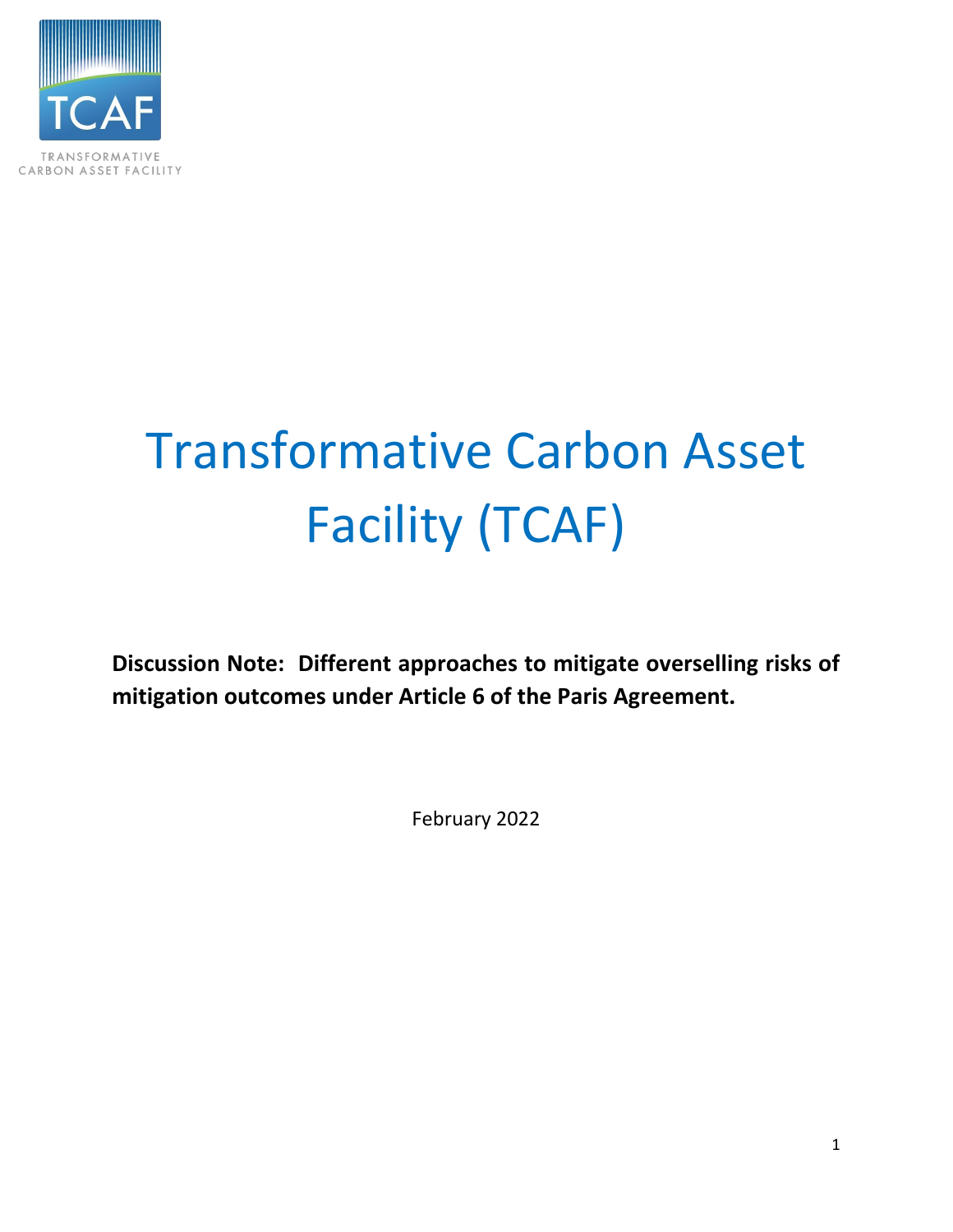## **Different approaches to mitigate overselling risks of mitigation outcomes under Article 6 of the Paris Agreement.**

At the 26<sup>th</sup> Conference of the Parties of the United Nations Framework Convention on Climate Change (COP26) held in Glasgow, UK during November 2021, Parties to the Paris Agreement finalized rules for international carbon market transactions under the Agreement's Article 6. $^{1}$ 

This note will argue that despite this important achievement in the UNFCCC negotiation process and despite a strong economic case for a global Article 6 carbon market there are barriers for a market to emerge. The note will discuss different approaches to overcome these barriers.

It will look exclusively at carbon market transactions undertaken between countries for NDC compliance excluding double counting through applying corresponding adjustments to emission balances according to the COP26 Article 6 rules.

The note is a deliverable under the Transformative Carbon Asset (TCAF)<sup>2</sup> technical work program. It assumes that the reader is familiar with the details of the COP26 Article 6 rules.

#### **(i) The economic case for a global carbon market and the barriers**

It is a well-known finding in economic literature that an international carbon market can substantially reduce the costs of achieving pre-defined national mitigation targets by enabling mitigation to take place where it is cheapest. This is more the case the further the structure of the mitigation targets deviates from the cost-efficient mitigation distribution to achieve a given global mitigation result and the more countries differ in mitigation costs. Stated differently, for a given overall amount of global mitigation spending an international carbon market can enable countries to increase their ambition and to achieve more mitigation.

A recent study found that an international carbon market could cut the cost of achieving the mitigation targets of the first set of Nationally Determined Contributions (NDCs) in half, saving countries \$300 billion in 2030 in compliance costs for a given level of global mitigation or enabling at the same cost an additional 9 billion tons of emission reductions.<sup>3</sup> These modeling results are by order of magnitude within the range of a former study undertaken by the World Bank.<sup>4</sup>

It is important to note that such modelling is based on the assumption of perfect information, perfect foresight, and zero transaction costs: Countries know their mitigation opportunities and related costs with certainty (known marginal abatement cost (MAC) curves); they have certainty that all policies and measures implemented from today to 2030 (for the first NDCs) will lead them exactly where they want to be in mitigation, NDC achievement, or NDC overachievement; they can access a fully functional and liquid

<sup>&</sup>lt;sup>1</sup> The finalized Article 6 rules can be found here[: https://unfccc.int/process-and-meetings/conferences/glasgow](https://unfccc.int/process-and-meetings/conferences/glasgow-climate-change-conference-october-november-2021/outcomes-of-the-glasgow-climate-change-conference)[climate-change-conference-october-november-2021/outcomes-of-the-glasgow-climate-change-conference](https://unfccc.int/process-and-meetings/conferences/glasgow-climate-change-conference-october-november-2021/outcomes-of-the-glasgow-climate-change-conference) <sup>2</sup> On TCAF see:<https://tcafwb.org/>

<sup>&</sup>lt;sup>3</sup> Edmonds, J., et al: How much could Article 6 enhance nationally determined contribution ambition toward Paris Agreement goals through economic efficiency?, Climate Change Economics, Vol. 12, No. 2 (2021), <https://www.worldscientific.com/doi/full/10.1142/S201000782150007X>

<sup>4</sup> World Bank; Ecofys; Vivid Economics. 2016. State and Trends of Carbon Pricing 2016. Washington, DC: World Bank. © World Bank[. https://openknowledge.worldbank.org/handle/10986/25160](https://openknowledge.worldbank.org/handle/10986/25160)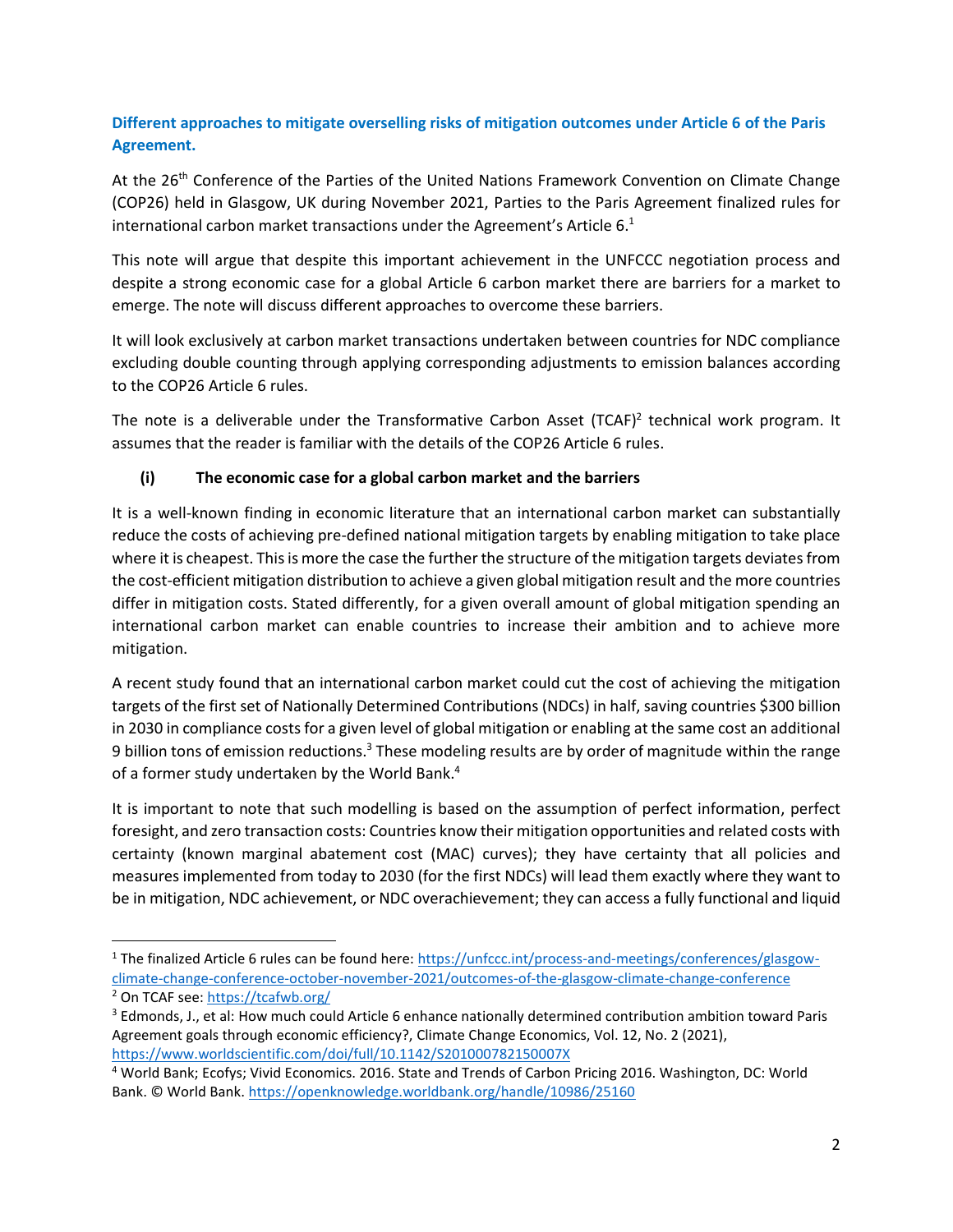carbon market at no transaction costs at any time both in the role of a buyer or of a seller; and they know with certainty that all other countries will at any time play to the agreed rulebook of the Paris Agreement including the rules on Article 6.

Uncertainty on mitigation opportunities, mitigation costs, performance of mitigation policies and actions, and behavior of other countries; as well as transaction costs to market access create barriers to engage in international carbon market transactions both on the buyer and the seller side.

First experiences from initiatives piloting Article 6 such as the Transformative Carbon Asset Facility (TCAF) have shown that for developing countries interested in selling carbon assets the main concern is to avoid overselling, i.e., a situation where the own NDC target will be missed because mitigation outcomes were transferred to another country and cannot longer be accounted against the own NDC.

This note will focus on overselling risk as the most important barrier to engage in carbon market transactions acknowledging that there are risks on the buyer side as well: buying countries do not know with certainty their domestic MAC curves neither, nor their overall needs for carbon assets to comply with their own targets. In addition, both selling and buying countries are concerned with uncertainty on NDC ambition and domestic mitigation efforts of potential carbon market trading partners.

## **(i) Planning within Nationally Determined Contributions**

Solid NDC planning is an obvious measure to mitigate overselling risks. Countries interested in selling carbon assets while meeting their own NDC target have all interest in planning for target overachievement. Countries that have a long-term strategy (LTS) or are engaged in developing one can furthermore consider embed their carbon market strategy not only in NDC implementation but also in long-term planning.

While the risk of overselling decreases the more mitigation activities countries are implementing to overachieve their NDC target (provided those mitigation activities are not strongly positively correlated in mitigation performance), some level of risk will remain due to uncertainty of the performance of the implemented policies and actions, the evolution of baseline emissions, and the possibility of exogenous shocks.

Exogenous shocks coming late in the NDC implementation period are particularly difficult to mitigate as the availability of backstop mitigation activities is typically limited, i.e., activities that can be deployed at short notice. <sup>5</sup> Vulnerability to exogenous shocks increases through the prevalence of single-year NDC mitigation targets. 6

Being strategic on selecting the concrete mitigation activities for transfers of carbon assets can be a further overselling risk mitigation strategy. Assuming countries prefer to fail on planned carbon asset transfers over failing on NDC achievement it would be reasonable to select the riskier activities for transfer

<sup>&</sup>lt;sup>5</sup> Importing clean power from a neighboring country while reducing fossil fuel-based generation is an example for a backstop mitigation activity that might be available to some countries to a certain degree.

<sup>&</sup>lt;sup>6</sup> Single-year targets are the most common target type adopted under current Paris Agreement NDCs: 106 NDCs have chosen a 2030 single-year target covering 70% of global emissions. See UBA/DEHSt (2016), Categorization of INDCs in the light of Art. 6 of the Paris Agreement - Discussion Paper,

https://www.dehst.de/SharedDocs/downloads/EN/projectmechanisms/Categorization of INDCs Paris agreemen [t\\_discussion\\_paper.html](https://www.dehst.de/SharedDocs/downloads/EN/projectmechanisms/Categorization_of_INDCs_Paris_agreement_discussion_paper.html)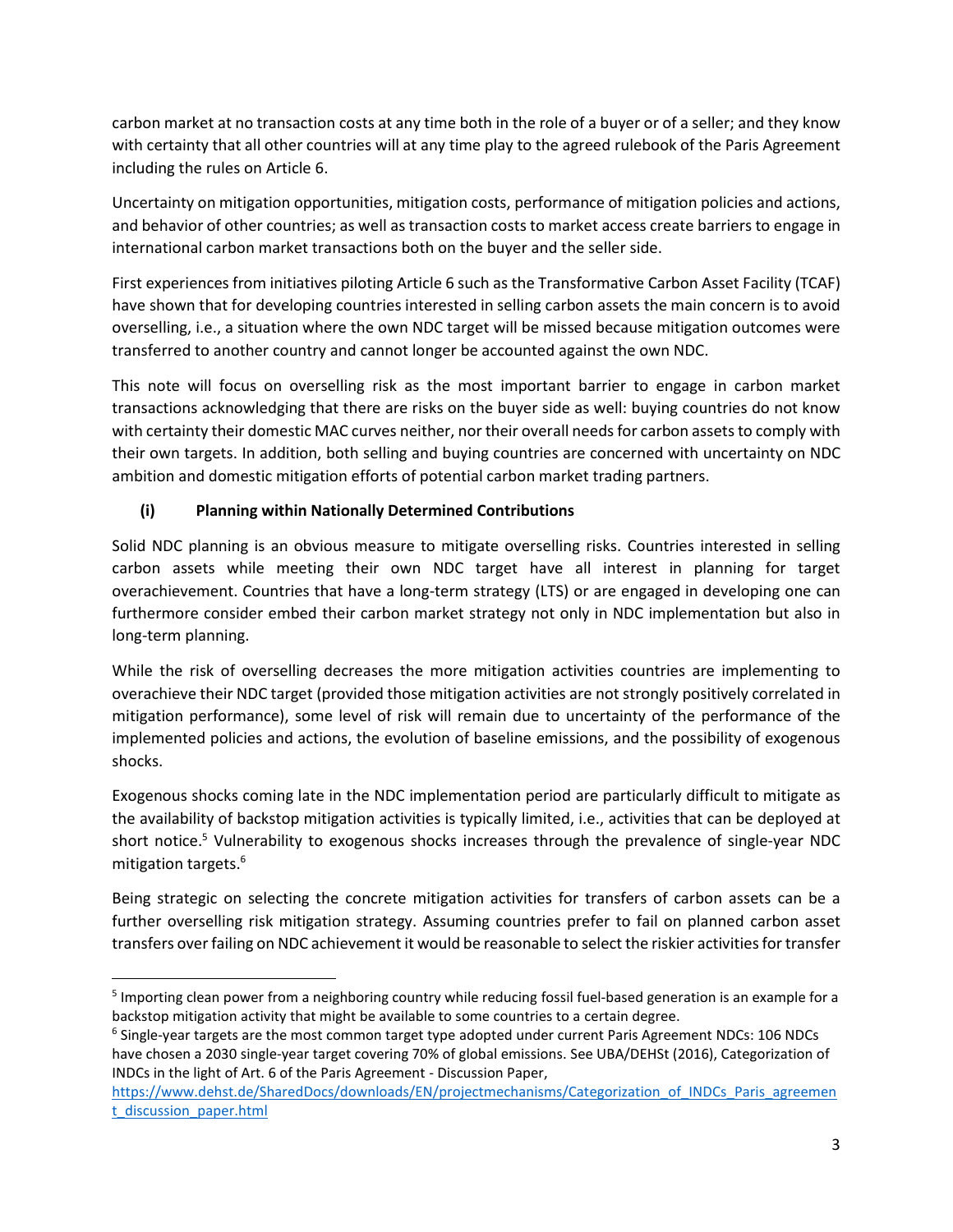purposes such as policy actions with more uncertain outcomes as compared to concrete investment projects using proven technology.<sup>7</sup>

Furthermore, setting baselines below business-as-usual levels reflecting unconditional NDC targets to the degree possible can reduce overselling risks.

Mitigating overselling risks through solid NDC (and LTS) planning is a prerequisite to enable carbon market participation without regret, but it requires substantial technical capacity that most countries are still to build up.

## **(ii) Transaction structures under uncertainty**

Markets in general show a remarkable capability in trade innovation bringing forward an array of contract types and related transaction structures including spot transactions, forward transactions, options, conditional transactions, etc. Different transaction structures come at different levels of risk and risk distribution.

This section discusses if and how overselling risk can be mitigated through choosing appropriate transaction structures for contracting the transfer of carbon assets.

## *Ex-post contracting<sup>8</sup>*

The most obvious way to overcome NDC compliance uncertainty is to simply refrain from carbon asset transfers until the NDC compliance positions are known and then to transfer surpluses to compensate for deficits in the true-up period. Such ex-post transfers were possible under the Kyoto Protocol among countries that operated under an emissions cap (Annex I countries). Ex-post contracting in so-called Annual Emission Allocations (AEAs) is also foreseen under the European Union's effort sharing directives regulating the part of the EU economies not covered by the EU's Emissions Trading System (ETS) including for the EU's 2030 minus 55% target.<sup>9</sup>

Ex-post contracting works by definition under uncertainty but a carbon market exclusively relying on expost contracting would likely substantially fall short of its optimal size. The reason is that carbon revenues from ex-post transactions are highly uncertain ex-ante when investment and policy decisions are made,

<sup>&</sup>lt;sup>7</sup> Besides mitigation activity selection pricing of carbon assets reflecting at a minimum the marginal cost of NDC achievement, i.e., opportunity cost pricing is crucial to avoid regret. This note will not discuss opportunity cost pricing of carbon assets. For an introduction in this topic see: Crediting blueprint synthesis report, TCAF 2021, [file:///C:/Users/wb272211/Downloads/TCAF%20Crediting%20Blueprint%20Synthesis%20Report\\_Final\\_February%](file:///C:/Users/wb272211/Downloads/TCAF%20Crediting%20Blueprint%20Synthesis%20Report_Final_February%202021%20(1)_0%20(4).pdf) [202021%20\(1\)\\_0%20\(4\).pdf](file:///C:/Users/wb272211/Downloads/TCAF%20Crediting%20Blueprint%20Synthesis%20Report_Final_February%202021%20(1)_0%20(4).pdf)

<sup>&</sup>lt;sup>8</sup> This note uses the term ex-post contracting and ex-post market for carbon asset transfers taking place after the mitigation target compliance positions of participating countries are known, i.e., ex-post to the NDC target year, and the term ex-ante contracting and ex-ante market for contracting taking place before, i.e., ex-ante to the NDC target year. This is different from the distinction primary market versus secondary market which distinguishes the first transfer of a carbon asset from its source to its first buyer from any subsequent transfer of the asset. Primary and secondary transactions are possible both under ex-ante and under ex-post trading.

<sup>9</sup> On the EU effort sharing regulation see: [https://ec.europa.eu/clima/eu-action/effort-sharing-member-states](https://ec.europa.eu/clima/eu-action/effort-sharing-member-states-emission-targets/effort-sharing-2021-2030-targets-and-flexibilities_en)[emission-targets/effort-sharing-2021-2030-targets-and-flexibilities\\_en.](https://ec.europa.eu/clima/eu-action/effort-sharing-member-states-emission-targets/effort-sharing-2021-2030-targets-and-flexibilities_en) On the potential relevance of AEA trading for some EU countries see: [https://www.cleanenergywire.org/factsheets/germanys-climate-obligations-under-eu](https://www.cleanenergywire.org/factsheets/germanys-climate-obligations-under-eu-effort-sharing-scheme)[effort-sharing-scheme](https://www.cleanenergywire.org/factsheets/germanys-climate-obligations-under-eu-effort-sharing-scheme)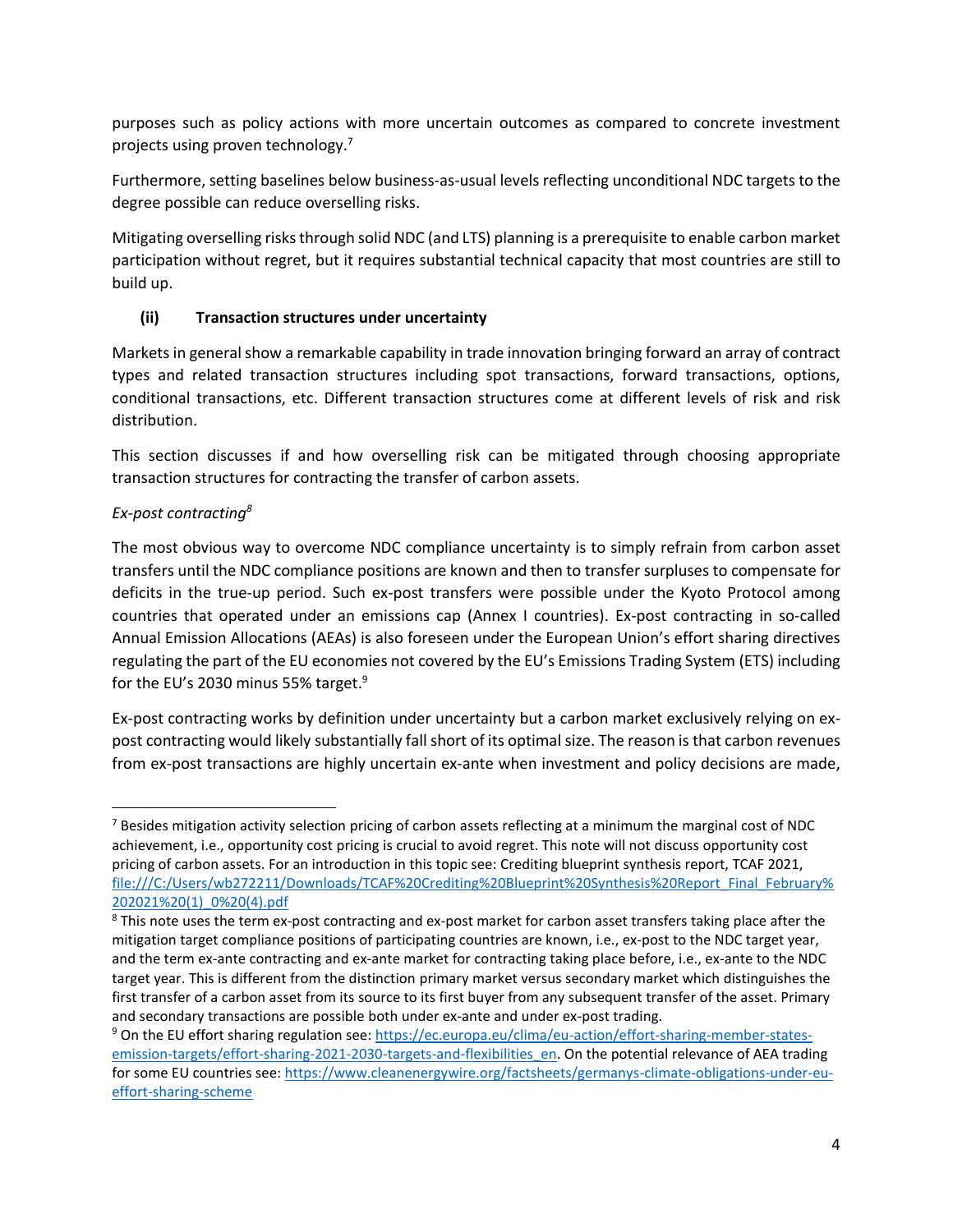and they come only in the true-up period of the target year, e.g., in 2033 for mitigation activities to be implemented now.

Still ex-post contracting can be important in providing countries with a safety net in case their mitigation efforts appear to be insufficient for target achievement, e.g., due to exogenous shocks. If it is possible to balance a deficit position in the target year with a surplus achieved somewhere else countries might be willing to adopt more ambitious mitigation targets.

Here it is important to note that an ex-post market can play an important role in facilitating ex-ante contracting (see below). Countries that oversold ex-ante could compensate ex-post through carbon asset purchases in the true-up period. Through providing means to mitigate overselling risk an ex-post market can be a key enabler of an ex-ante market.

Despite the importance of an ex-post market the COP26 Article 6 rules do not easily allow for such an expost market to emerge. According to the Article 6 rules internationally transferred mitigation outcomes (ITMOs) need to be generated through concrete (ex-ante) pre-defined cooperative approaches. Methods on corresponding adjustments furthermore discount the compliance value of ITMOs the shorter the mitigation outcome generation period (crediting period in case of baseline-and-crediting mechanisms) is relative to the NDC implementation period.<sup>10</sup> Finally banking of ITMOs in the next NDC period is not allowed.<sup>11</sup>

This is a major difference from the Kyoto Protocol where Annex I countries could trade Assigned Amount Units (AAUs) that simply reflected a surplus of economy-wide mitigation relative to target under international emissions trading at full compliance value and under generous banking rules embedded in a legally binding compliance regime.

Huge volumes of surplus AAUs within Eastern Europe countries resulting from their industrial collapse in the early 1990s biased Kyoto carbon market transactions towards countries without effective carbon constraints<sup>12</sup> raising concerns on environmental integrity. The root cause for this problem is however not International Emissions Trading (IET) or the possibility of banking mitigation from one compliance period to the next but setting emission targets above business-as-usual (BAU) emissions.<sup>13</sup>

[Corresponding%20adjustments\\_discussion%20paper\\_FINAL.September%202020%20\(7\).pdf](file:///C:/Users/wb272211/Downloads/TCAF-Corresponding%20adjustments_discussion%20paper_FINAL.September%202020%20(7).pdf)

 $10$  This is the case under the so-called averaging method where emission reductions achieved over a crediting period are averaged based on the length of the entire NDC period, e.g., emission reductions achieved in the two years 2027-2028 would be divided by ten to arrive to an average over a 2021-2030 NDC period. For a detailed discussion of the Article 6 methods for corresponding adjustments see: TCAF discussion note: Corresponding Adjustments, TCAF 2020, [file:///C:/Users/wb272211/Downloads/TCAF-](file:///C:/Users/wb272211/Downloads/TCAF-Corresponding%20adjustments_discussion%20paper_FINAL.September%202020%20(7).pdf)

 $11$  See: Guidance on cooperative approaches referred to in Article 6, paragraph 2, of the Paris Agreement, [https://unfccc.int/sites/default/files/resource/cma3\\_auv\\_12a\\_PA\\_6.2.pdf](https://unfccc.int/sites/default/files/resource/cma3_auv_12a_PA_6.2.pdf)

<sup>&</sup>lt;sup>12</sup> This is the main reasons why the Kyoto carbon market did not generate any substantial experience of carbon trading among countries with effective carbon constraint that could have informed a potential Article 6 carbon market.

<sup>&</sup>lt;sup>13</sup> Carbon Markets under the Kyoto Protocol: Lessons Learned for Building an International Carbon Market under the Paris Agreement," World Bank Working Paper, Washington, DC 2018,

[https://documents1.worldbank.org/curated/en/650081545377054720/pdf/133140-19-12-2018-17-11-20-](https://documents1.worldbank.org/curated/en/650081545377054720/pdf/133140-19-12-2018-17-11-20-CarbonMarketsUnderKPWeb.pdf) [CarbonMarketsUnderKPWeb.pdf](https://documents1.worldbank.org/curated/en/650081545377054720/pdf/133140-19-12-2018-17-11-20-CarbonMarketsUnderKPWeb.pdf)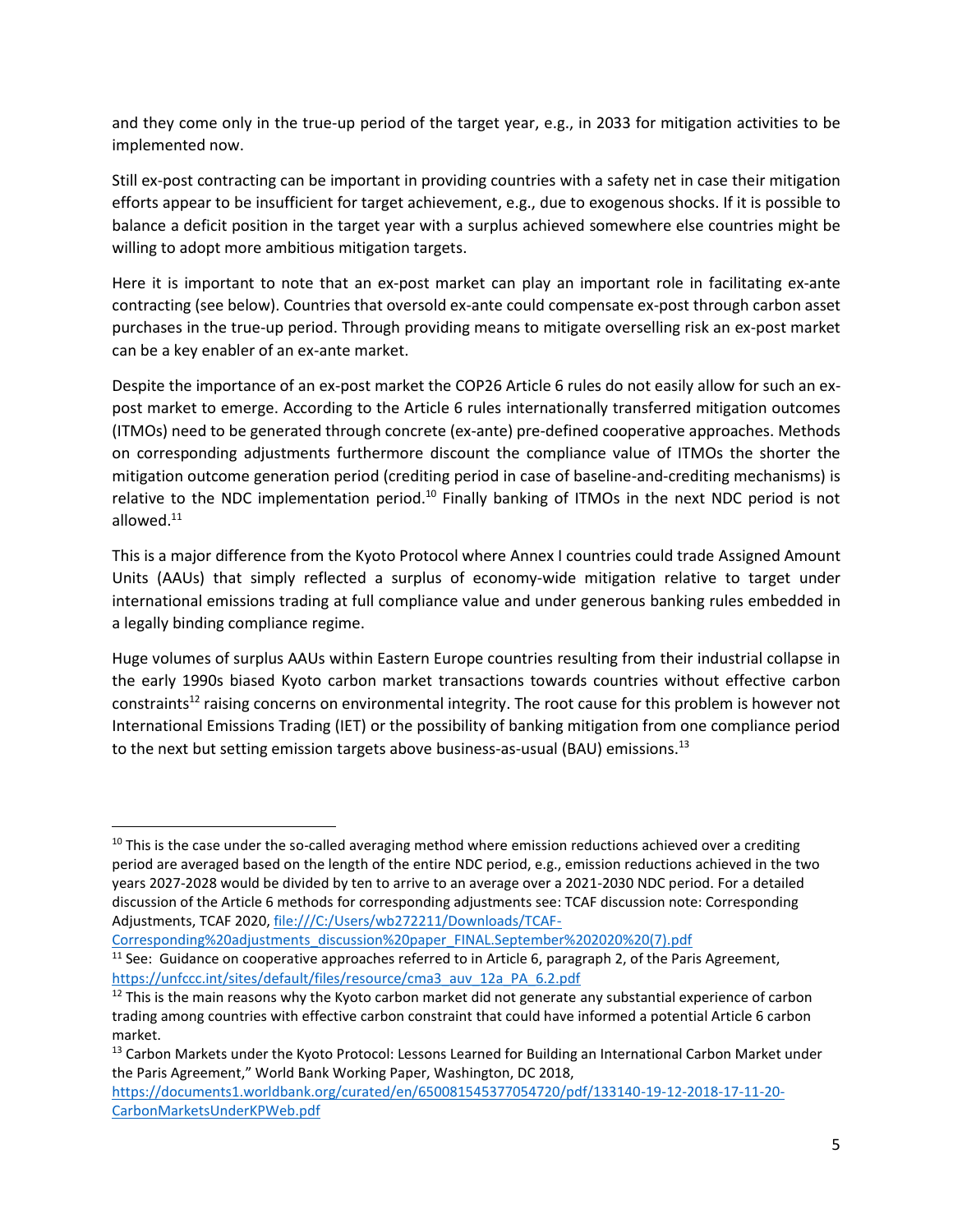It might be possible to rebuild IET, connect national ETS's, establish an ex-post market, rebuild elements of a compliance regime, and rebuild potentially at least some degree of intertemporal flexibility through bilateral or plurilateral action under Article 6 in defining these market mechanisms and measures in themselves as cooperative approaches while avoiding the issues faced under the Kyoto Protocol. However, creating such club solutions under the Paris Agreement likely requires long negotiation processes between the interested countries and might therefore not be an option available in the short to medium term (see below).

#### *Ex-ante contracting*

Under the Kyoto Protocol's carbon crediting mechanisms, CDM and JI, ex-ante forward contracts constituted the dominant market modality. Overselling was, by definition, not an issue for developing countries hosting CDM project activities as these countries had no mitigation target under the Kyoto Protocol. JI countries operated under an emissions cap but almost all JI activity was centered in Eastern European countries where industrial collapse pushed emissions substantially below target levels. Almost no carbon trading happened through these Kyoto mechanisms among countries with an (initially expected) effective emissions constraint, i.e., an emissions cap below BAU emissions.<sup>14</sup>

CDM and JI allowed for long crediting periods of ten years or more and forward contracts for expected emission reductions dominated the market whereas spot contracts were rather uncommon in the primary market. Carbon revenue streams from selling emission reductions improved the commercial viability of mitigation projects facilitating their implementation.

Forward contracts reflected well the regulatory additionality requirement under which the essential role of CDM and JI for project implementation had to be demonstrated. The carbon market provides a revenue stream for quantified emission reductions that concrete pre-defined projects generate over time and the promise of this revenue stream makes these projects happen.

Article 6.4 of the Paris Agreement replicates and even reinforces (e.g., on additionality) this CDM/JI concept but even Article 6.2 incorporates elements of it: ITMOs are for concrete pre-defined cooperative approaches and they must be additional in themselves. Cooperative approaches, although not defined, can include in common understanding of Article 6.2 not only carbon crediting, but also emissions trading schemes and other collaborative policies, but they cannot just consist of non-attributed surplus mitigation relative to NDC targets. This ex-ante approach is also reflected in the rules on corresponding adjustments under which Article 6.4 emission reductions and ITMOs are transferred within the NDC implementation period while the corresponding adjustments happen in the NDC target period (year).

For these reasons ex-ante forward contracting seems to be a highly relevant transaction structure for an Article 6 carbon market as was the case for the Kyoto Protocol's carbon market. Different from the practice under the Kyoto Protocol, however, countries engaging in trade now all have emission constraints (NDC targets).

As discussed above countries with effective carbon constraints face an opportunity cost in transferring mitigation outcomes: what is sold to another country is lost for domestic NDC compliance and must be correspondingly adjusted in emission accounts. Under uncertainty (see above) this opportunity cost is

<sup>&</sup>lt;sup>14</sup> JI projects in Western European and New Zealand had only a 3% share in total JI issuance, UNED/DTU JI pipeline overview, [https://www.cdmpipeline.org/,](https://www.cdmpipeline.org/) accessed in February 2022.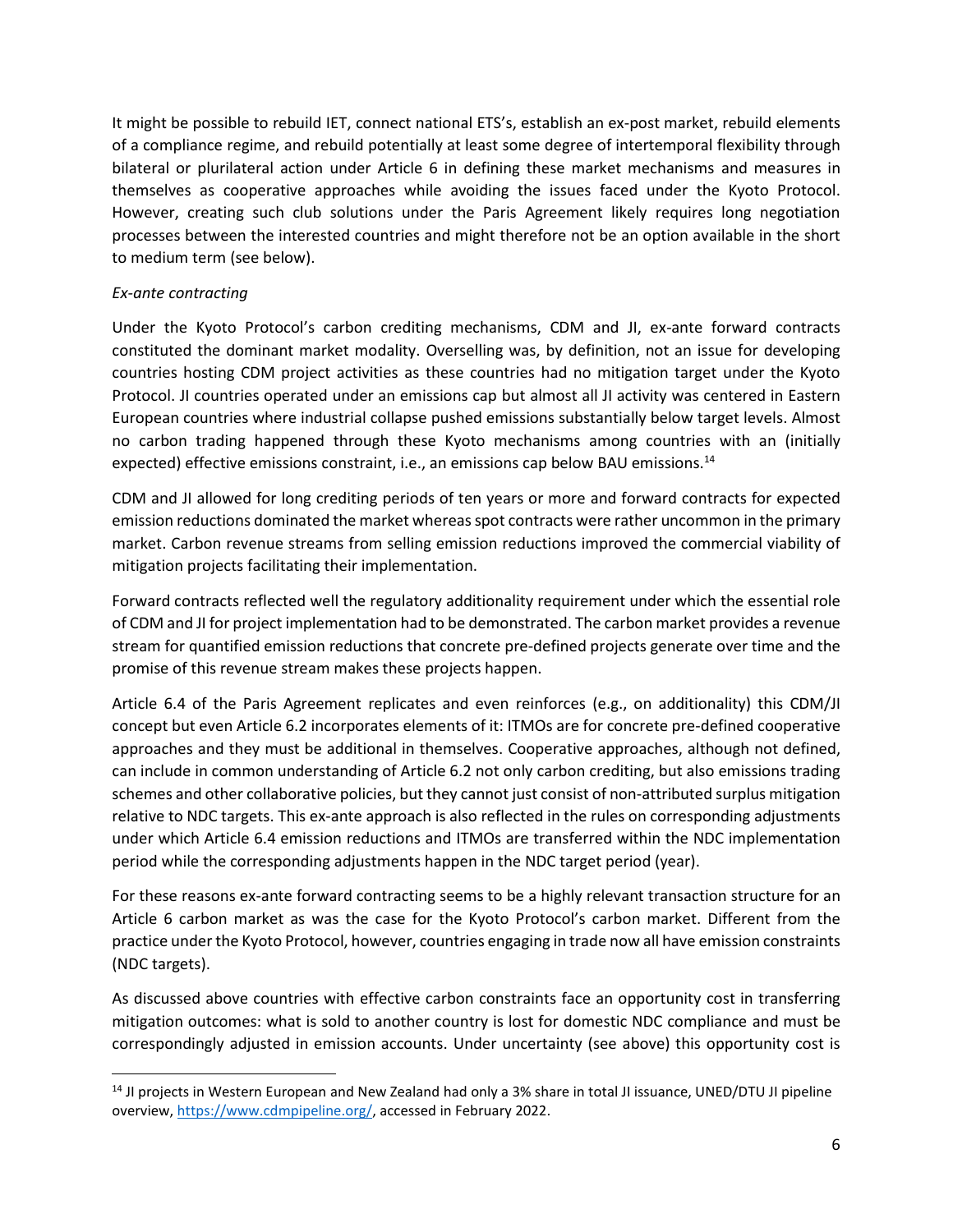unknown creating an overselling risk that can prevent countries from engaging in a carbon market transaction.

One can think about different ways to mitigate this overselling risk. Countries interested in selling ex-ante could hedge their transactions through purchasing call-options that can be exercised in an ex-post market or trust in the availability of a spot ex-post market. However, as discussed above, there are elements in the COP26 Article 6 rules that might prevent an ex-post market to easily emerge.

A type of international ITMO reserve could become a substitute for an ex-post market but as the COP26 Article rules do not allow for banking of ITMOs from one NDC implementation period to the next, building up such a reserve is challenging. $15$ 

#### *Conditional contracting of ITMOs*

A possible way out of this dilemma might be conditional contracting of ITMOs. Under conditional contracting an ITMO selling country would only undertake corresponding adjustments in case of overachieving its NDC target and in a volume limited by the overachievement, like in ex-post contracting. It would however already receive some type of benefit from the buyer country at the time it makes its mitigation decisions, like in ex-ante contracting.

One type of conditional contracting is a put option for the selling country. Under this contract type the selling country obtains the benefit of an offtake guarantee for mitigation exceeding its target ex-post at a fixed price. Typically put options are sold or auctioned in a market and not provided for free as the buying country bears a capital commitment cost for which it needs to be compensated.

Put options eliminate overselling and market risks but do not provide the option holder, i.e., the selling country with ex-ante payments facilitating the implementation of mitigation activities. On the contrary the option holder must pay the option price ex-ante. Put options might therefore be more interesting for carbon market transactions between developed countries than for transactions involving developing countries in need for ex-ante payments to facilitate implementation of mitigation activities.

As an alternative to put options, conditional ITMO contracting could be done under modalities where the buying country provides ex-ante payments to the selling country for a right of first refusal on ITMOs or for an ITMO call option limited to mitigation exceeding the host country NDC target.

The buying country could for example pay on an annual basis for verified emission reductions (VERs) generated through a mitigation activity at a price that covers the cost of implementation and receive a right of first refusal or a call option on ITMOs for mitigation exceeding the host country NDC target. The selling country would undertake corresponding adjustments for mitigation exceeding its NDC target and convert the VERs in ITMOs and receive a further payment in the typical case where the pre-agreed ITMO price exceeds the VER price.

<sup>&</sup>lt;sup>15</sup> Some ex-post market liquidity could result from previously unauthorized Article 6.4 emission reductions that could receive late authorization in the NDC year and thus get converted to NDC compliance assets (see below on using climate finance as an enabler for Article 6 transactions). Furthermore, the CDM CERs allowed to be carried over from the Kyoto Protocol's second commitment period under Art.6.4 guidance could be used for reserve purposes. However, volumes are limited and reaching a consensus among a sufficient number of parties to the Paris Agreement on this usage modality for Kyoto legacy units might be challenging.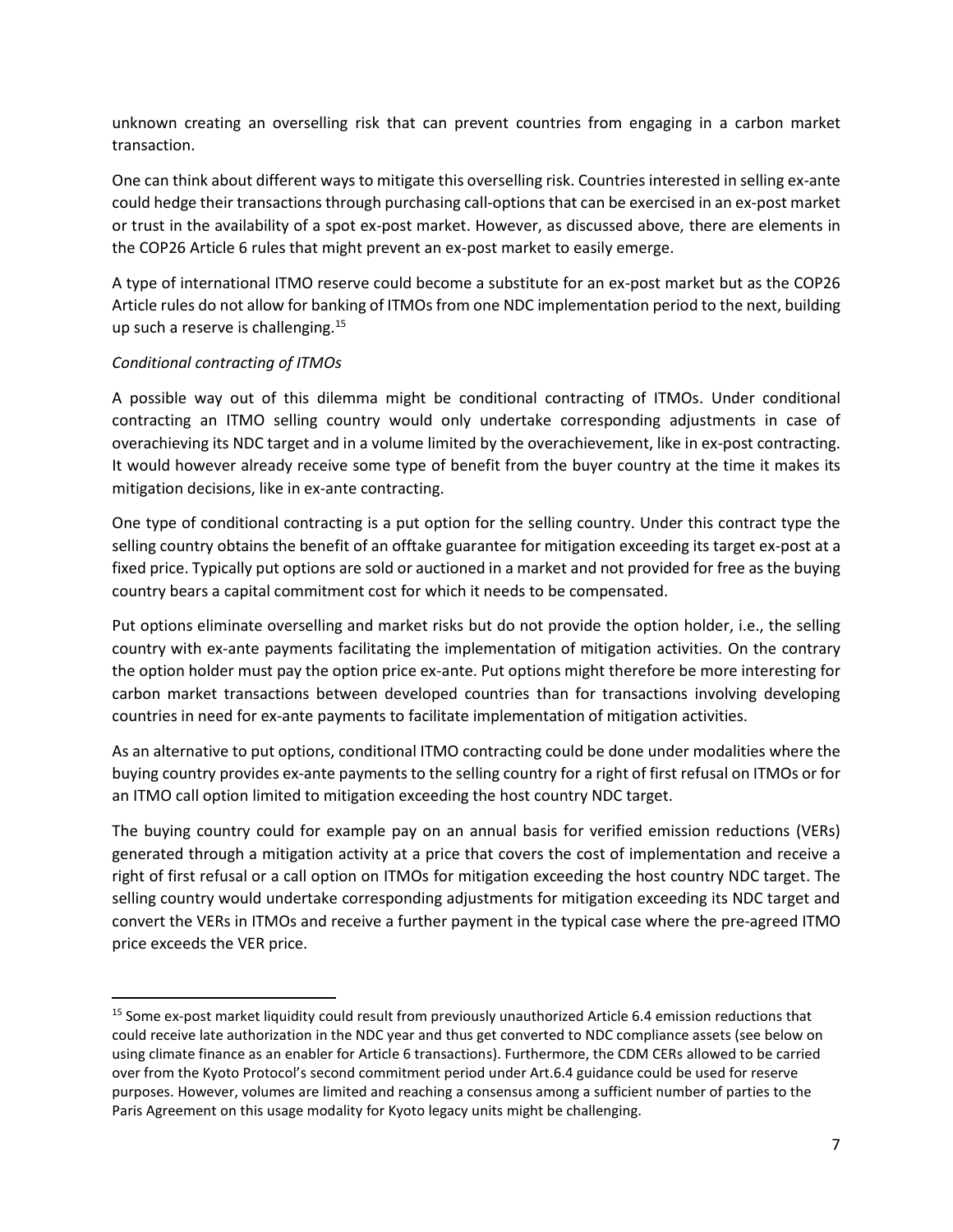Such a transaction structure is more advantageous for the selling country than a put option but shifts substantial risk to the buyer country that could not receive compliance grade ITMOs in case the seller does not (over)achieve its NDC target despite VER payments already made.

#### **(iii) Possible measures of market enablement**

#### *Changing the Article 6 rules*

Following from the discussion above allowing the direct transfer of mitigation achieved above NDC targets in an ex-post market and banking of ITMO into subsequent NDC periods could provide critical flexibility to mitigate overselling risks. This is however not an option available in the short to medium term as a review of the Article 6 rules is only scheduled to begin in 2028 and to end in 2030. Furthermore, providing this additional flexibility would require further measures to safeguard environmental integrity such as agreeing on a legally binding compliance regime and measures ensuring that all NDCs mitigation targets are indeed below BAU.

#### *Club solutions*

In principle parties to the Paris Agreement could in bi- or plurilateral settings agree on mechanisms that would facilitate Article 6 carbon market transactions. A group of countries (club) could, e.g., mutually agree on penalty and catching-up rules for non-compliance with their NDC targets, i.e., agree on a sort of a club-level compliance regime that the Paris Agreement itself does not provide.

A club of parties could also establish an international emissions trading scheme as a collaborative action under Article 6.2. creating a liquid ex-post market that could facilitate ex-ante trading among club members. It might even be possible to simulate some level of banking of mitigation outcomes from one NDC period to the next through club-level collaborative NDC planning and management and to establish a reserve of mitigation outcomes.

Club solutions certainly have the potential to facilitate an Article 6 carbon market. Experience has shown however that forming clubs would likely require long and complex negotiation processes and trust building. Furthermore, such clubs would need to be composed of countries at different income levels and stages of development, which could make these coordinating tasks more difficult.

#### *Use of climate finance to facilitate market transactions*

As discussed above conditional ITMO contracting with ex-ante payments might be a workable Article 6 carbon market transaction structure under the Paris Agreement that could enable market access for developing countries. Buyer countries might however be reluctant to put sizeable funds at risk of not receiving compliance grade ITMOs.

A no-regret strategy from a buyer country perspective could be to use dedicated climate finance<sup>16</sup> instead of ITMO procurement funds for conditional ITMO contracting.

<sup>&</sup>lt;sup>16</sup> Dedicated climate finance is provided through specialized climate funds with the main objective to achieve climate outcomes. Different from dedicated climate finance is climate-related development finance, i.e., the share of development finance that generates climate co-benefits.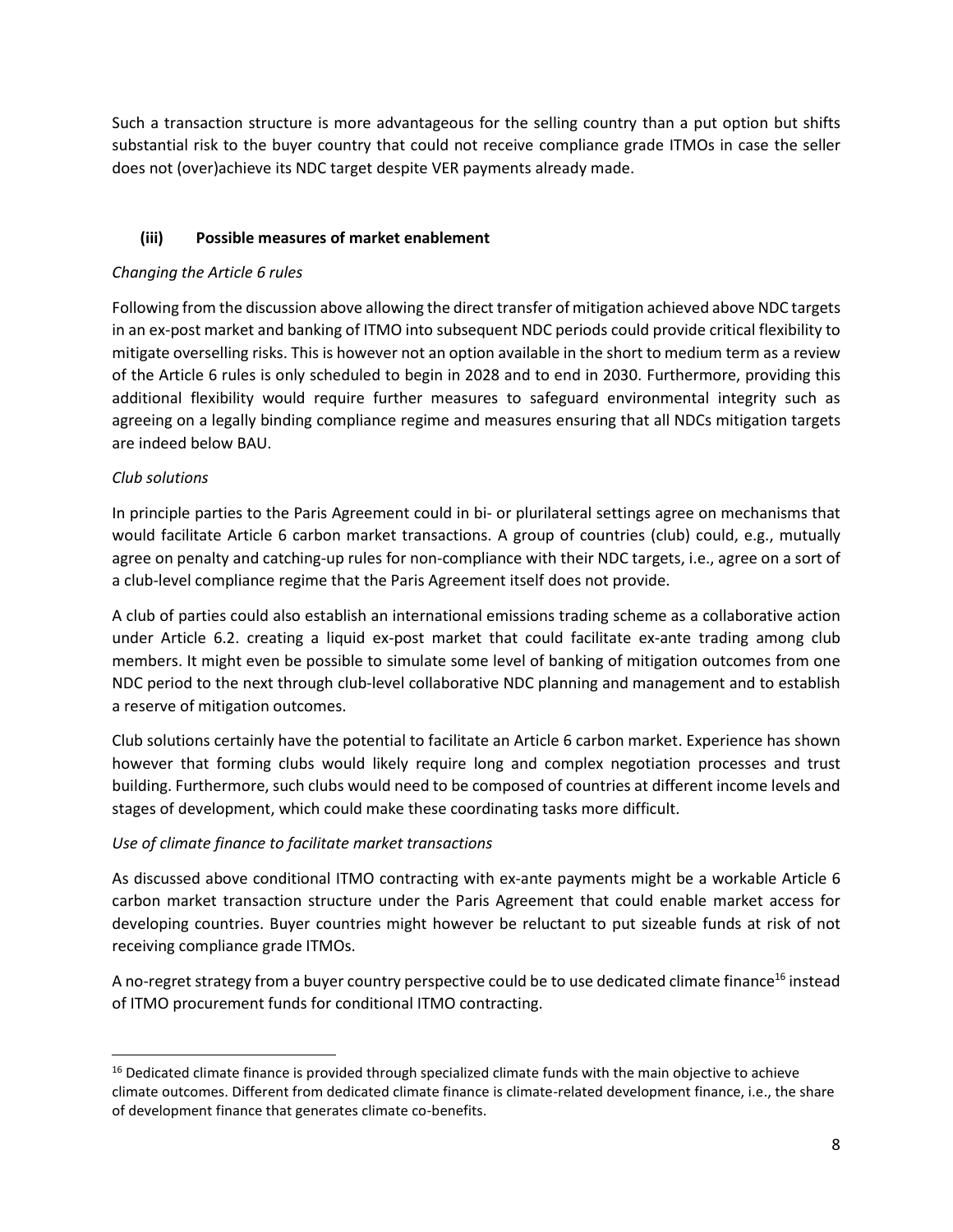The most direct way of doing that is to disburse dedicated climate finance for VERs (VER results-based climate finance, VER-RBCF) subject to an ITMO conditionality (conditional call option or right of first refusal). An ITMO conditionality can however as well be added to other forms of RBCF or to activity-based climate finance operations. Such call options might command a price depending on demand and supply of ITMOs and delivery modalities of climate finance.

Important here is to ensure that dedicated climate finance disbursed under ITMO conditionality is fully reimbursed through ITMO procurement funds. This can simply be done in the ex-post part of the transaction when the seller country undertakes corresponding adjustments. Without such reimbursement (replenishment) climate finance funds with full convertibility to ITMO would just be used for ITMO procurement, not foreseen under the Paris Agreement, not intended by climate finance providers, and not acceptable to developing country recipients of climate finance. Furthermore, non-reimbursement of climate finance would lead to climate finance subsidizing carbon market transactions, which is inefficient from an economic point of view<sup>17</sup> and which can generate unintended distributional effects.

Under this modality a part of available dedicated climate finance funding would become revolving funds for Article 6 carbon market facilitation. However, dedicated climate finance is of limited volume, approximately USD 3 billion annually in 2017.<sup>18</sup> Only a fraction of this funding could realistically be used for carbon market facilitation as outlined above.

## **(iv) Conclusions**

A new international carbon market could play an important if not critical role in achieving the decarbonization targets of the Paris Agreement. COP26 successfully overcame a major political deadlock in agreeing on the final rules of Article 6 carbon market transactions.

Higher levels of ambition and inclusion of all countries in mitigation contributions create a much larger potential for a carbon market under the Paris Agreement compared to the Kyoto Protocol.

However, assuming that under the Paris Agreement all emissions are effectively capped through NDC targets below BAU there are no mitigation outcomes countries can transfer without losing them for their own NDC compliance purposes.

Under uncertainty of NDC target achievement and without sizeable and short-term available backstopping mitigation technologies and measures countries might be reluctant to engage in ITMO transfers. Potential mechanisms to overcome this uncertainty barrier are not easily available under the Paris Agreement and the COP26 Article 6 rules. Lack of a compliance regime, absence of an ex-post market, and ruling out of banking complicate market solutions to mitigate overselling risks.

Solid NDC planning, implementing mitigation activities expected to overachieve mitigation targets, and using below BAU baselines reflecting unconditional NDC targets reduce overselling risks. Selecting costefficient mitigation activities that come at higher delivery risk for ITMO generation than individual

<sup>&</sup>lt;sup>17</sup> Strand, Jon. 2019. Climate Finance, Carbon Market Mechanisms and Finance "Blending" as Instruments to Support NDC Achievement under the Paris Agreement. Policy Research Working Paper; No. 8914. World Bank, Washington, DC.<https://openknowledge.worldbank.org/handle/10986/31979>

<sup>&</sup>lt;sup>18</sup> World Bank Group. 2020. Transformative Climate Finance: A New Approach for Climate Finance to Achieve Low-Carbon Resilient Development in Developing Countries. World Bank, Washington, DC. <https://openknowledge.worldbank.org/handle/10986/33917>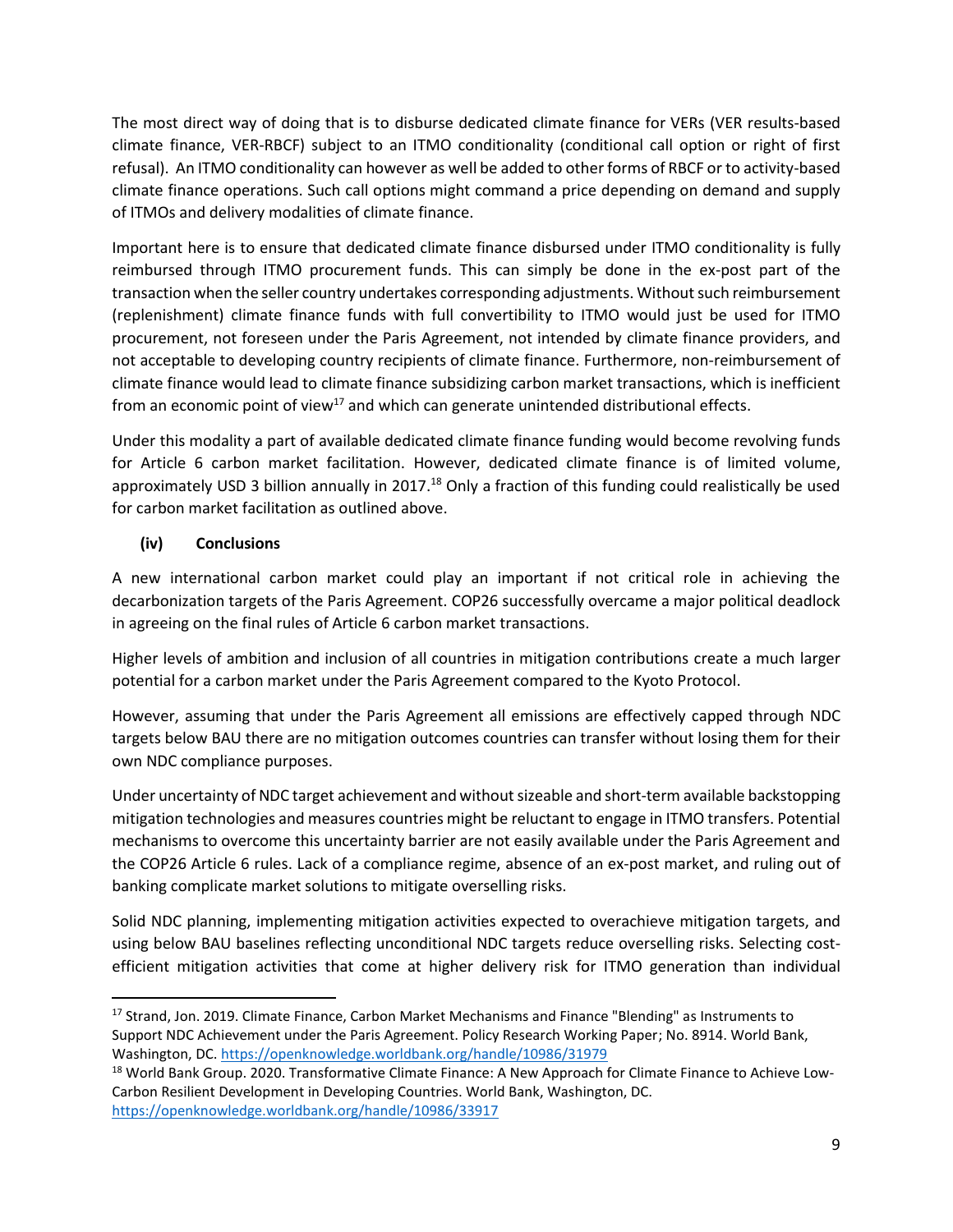investment projects could be a further risk mitigation strategy, as well as planning in recurse to backstop mitigation activities where possible.

Changing the Article 6 rules does not seem to be an option before 2030 and is challenging due to the complexity of the required negotiation and trust building process.

Creating club-solutions under the Paris Agreement that complement the Article 6 rules with club-rules introducing compliance regimes, ex-post markets, banking and potential reserves seems to be possible under existing Article 6 rules. However, establishing such club-solutions is likely to require long and complex negotiation and trust-building processes, and may fail to embed all important countries.

Market facilitation in a shorter term could result from using a part of the available dedicated climate finance to build market readiness in developing countries through technical assistance and upfront grants as well as for suitable types of conditional ITMO contracting while ensuring replenishment through reimbursement of such climate funds with ITMO funding. Dedicated climate finance available for that purpose is scare and might not reach beyond a piloting stage. However, if this modality proved to be an effective way to overcome the constraints facing developing countries, some of the available ITMO funding could be potentially converted to climate finance for conditional ITMO contracting.

The following table provides an overview of the options to mitigate the risk of overselling of ITMOs discussed in this note to facilitate potential Article 6 transactions.